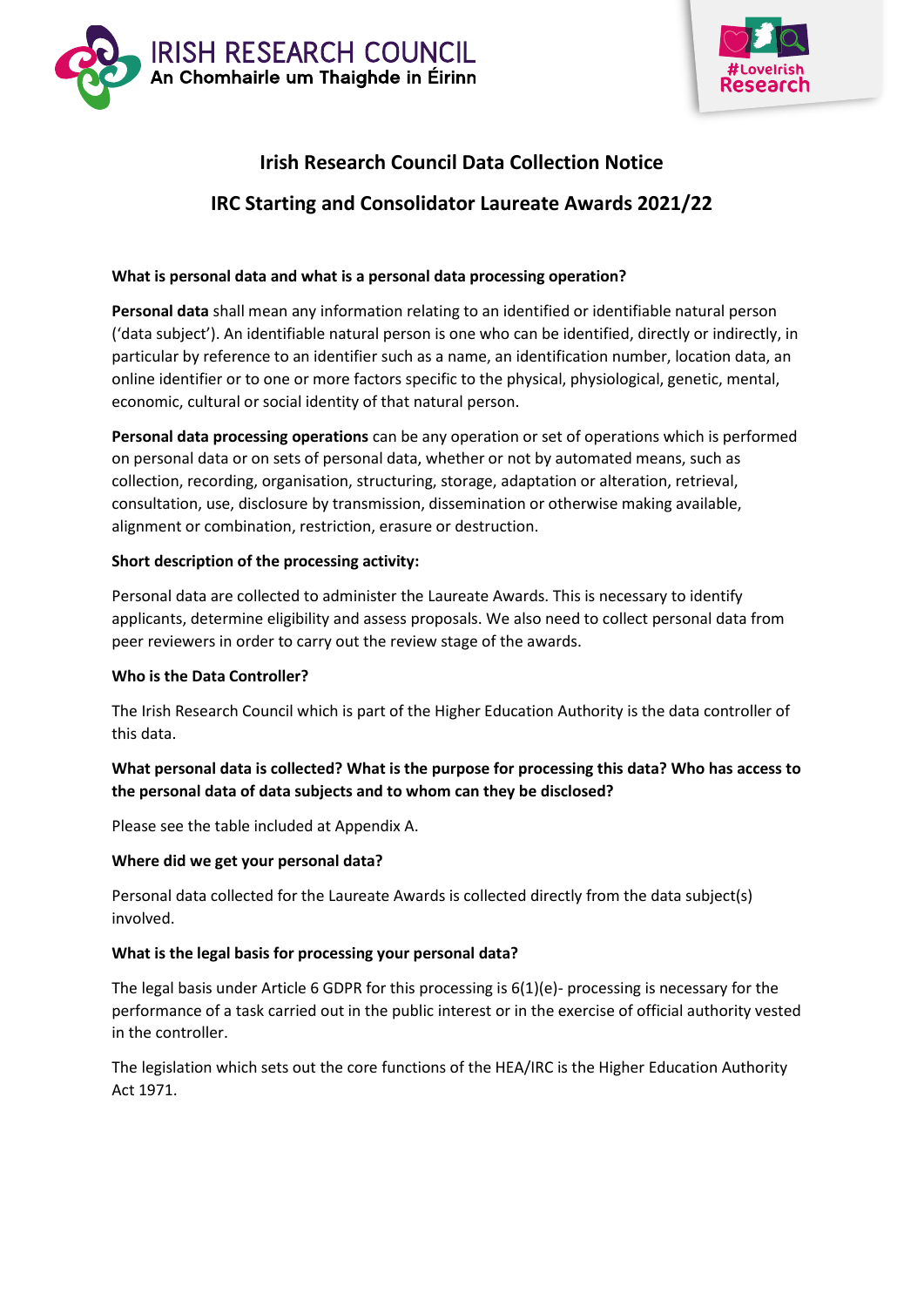#### **How long will we retain your data?**

Successful applications are retained permanently for accountability purposes, unsuccessful applications are retained for 5 years from date of call deadline, draft applications are retained for 1 year from call of deadline.

When personal data are no longer required we will anonymise the data.

#### **What are your rights regarding your data?**

You have the right to access your personal data and to request your personal data to be rectified, if the data is inaccurate or incomplete; where applicable, you have the right to request restriction or to object to processing, to request a copy or erasure of your personal data held by the data controller. If processing is based on your consent, you have the right to withdraw your consent at any time, without affecting the lawfulness of the processing based on your consent before its withdrawal. Your request to exercise one of the above rights will be dealt with without undue delay and in any case within one month.

We will never use automated decision making on your personal data.

#### **Contact details for enquiries regarding your personal data**

Please contact [dataprotection@hea.ie](mailto:dataprotection@hea.ie) for any queries.

You have the right to lodge a complaint with the Data Protection Commission [\(dataprotection.ie\)](file:///C:/Users/ENoonan/AppData/Local/Microsoft/Windows/INetCache/Content.Outlook/ISIOA5YH/dataprotection.ie)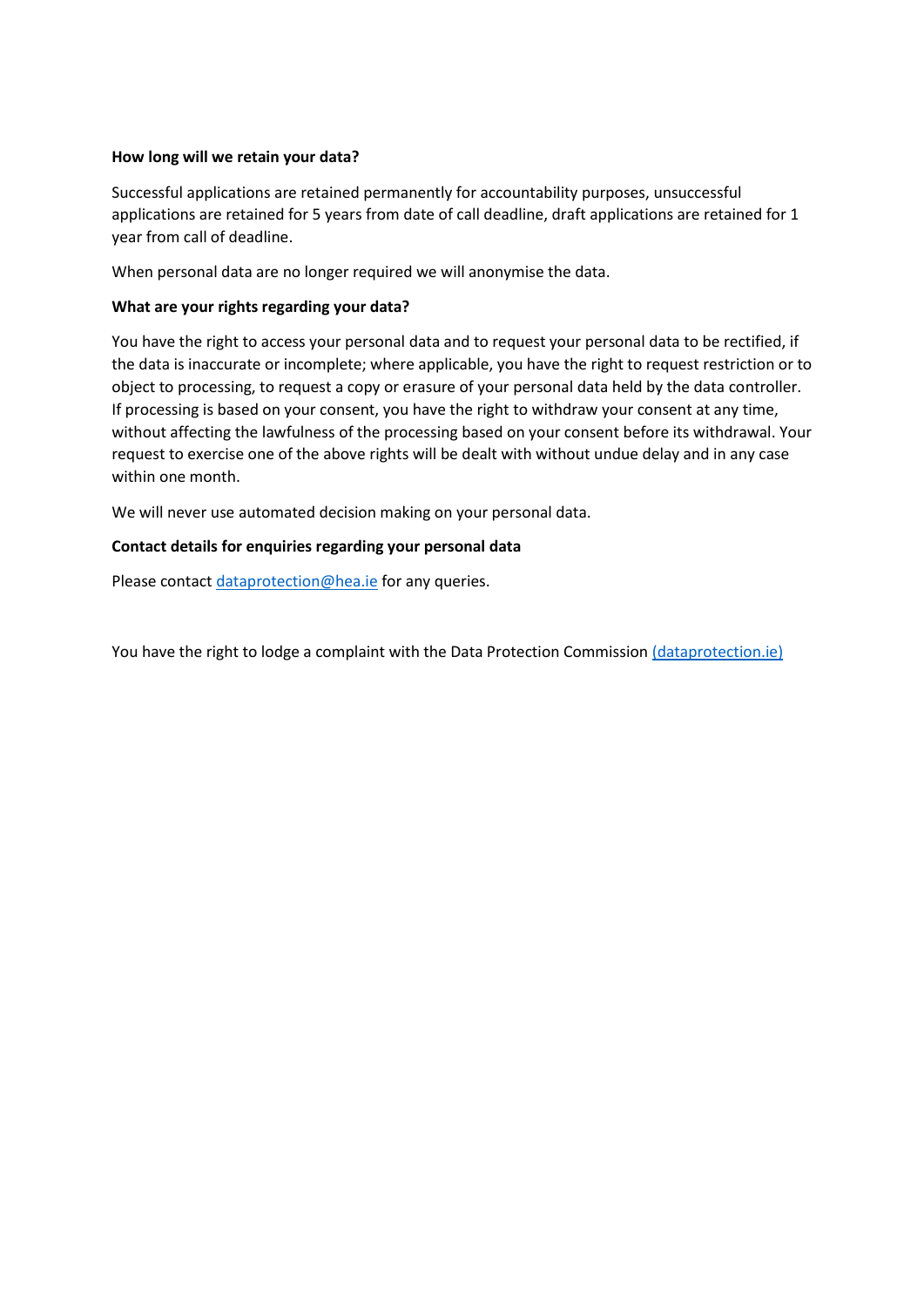### **Appendix A**

### **Data Collection Information**

The table below details which personal data are collected during applications to the IRC Laureate Awards Program, and who are they accessible to. This includes all information related to reviews of those applications. All data are submitted through the IRCs online grants management system, *SmartSimple*.

#### **Guide to terms/acronyms used, or roles specified, in this document**

**Applicants (APs)** = People who submit applications for consideration for funding

**Remote Peer Reviewers (RPRs)** = People who agree to complete reviews of applications in the first stage of the review process, these people do not make final funding decisions

**Panel Members (PMs)** = People who agree to complete reviews of applications and to "review" the reviews" of the Remote Peer Reviewers. These people meet with applicants who progress to interview, and these people make the final funding decisions.

**HEI/RPO** = Higher education institution/Research performing organisation

**Laureate Team (LT)** = The IRC staff who run the Laureate Awards Program. These people have access to all data submitted through *SmartSimple*

**Research offices/officers (ROs)** = Staff in HEIs/RPOs who support applicants in making proposals to the Laureate Awards program. Consent of ROs is required for applicants to make applications from an eligible Irish HEI/RPO.

Collected data are described here under the following three headings (see below). Firstly, the data collected on SmartSimple "Data type". Secondly, the reason why these data are collected "Purpose for collection. Lastly, who these data are revealed to during the normal running of the call "Shared with". After the call is finished, applicants will be given greater access to reviews, where this is the case the applicant is indicated in blue text. This access to full reviews does not include access to any personal-identifying information about reviewers, however. Nor are the applicants given access to specific scores provided by individual assessors.

| Data type | <b>Purpose for collection</b> | <b>Shared with</b> |
|-----------|-------------------------------|--------------------|
|           |                               |                    |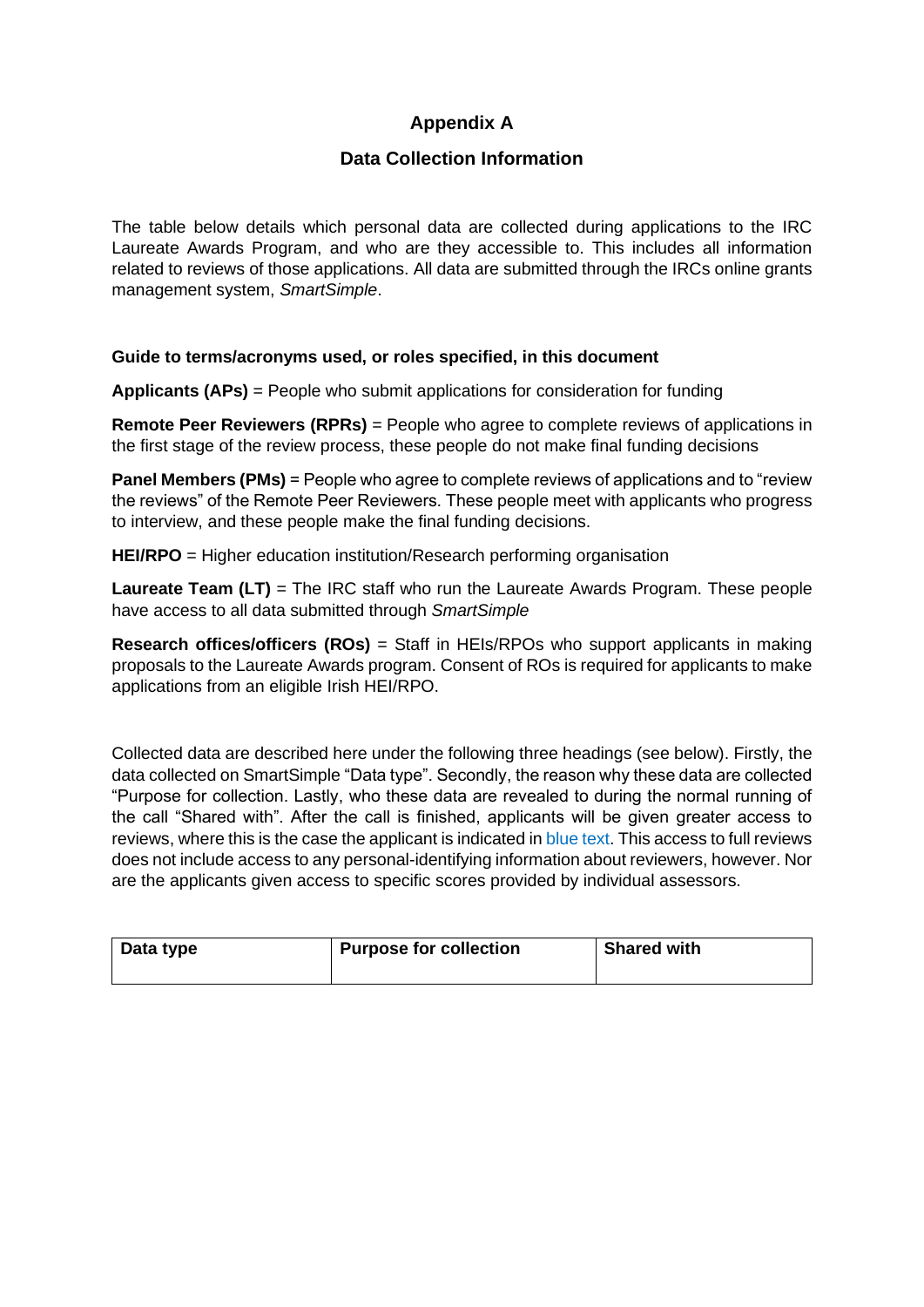# **Data Collected from Applicants on** *SmartSimple*

| Data type                                     | <b>Purpose for collection</b>            | <b>Shared with</b>   |
|-----------------------------------------------|------------------------------------------|----------------------|
|                                               |                                          |                      |
| <b>Full Name</b>                              | To Identify applicants                   | AP; LT               |
| <b>Email Address</b>                          | To contact applicants                    | AP; LT               |
| Gender                                        | For high-level statistical analysis      | AP; LT               |
|                                               | and to ensure no gender-bias in          |                      |
| Date of Birth                                 | review process<br>To Identify applicants | AP; LT               |
| <b>ORCID ID</b>                               | To Identify applicants, verify track     | AP; LT               |
|                                               | record                                   |                      |
| Employment<br><b>Status</b><br>with           | To verify if applicant has secured       | AP; LT               |
| proposed host HEI/RPO                         | agreement from host HEI/RPO to           |                      |
|                                               | employ them if successful                |                      |
| Current country of residence                  | To determine if eligible for relocation  | $AP; L\overline{T}$  |
|                                               | expenses                                 |                      |
| Current position                              | Track record                             | AP; LT; RPR; PM      |
| Current organisation name                     | <b>Track record</b>                      | AP; LT; RPR; PM      |
| <b>Current Hosting Dept</b>                   | Track record                             | AP; LT; RPR; PM      |
| Proposed Host Institution                     | To verify if applicant has secured       | AP; LT; RPR; PM      |
| <b>Details</b>                                | agreement from host HEI/RPO to           |                      |
|                                               | employ them if successful                |                      |
| Details, incl.<br>PhD<br>PhD                  | Track record; determine eligibility      | AP; LT;              |
| certificate and translation if                |                                          |                      |
| necessary<br>Eligible<br>Career<br>Info<br>on | Track record; determine eligibility      | AP; LT               |
| Breaks, e.g. maternity or                     |                                          |                      |
| carers leave. Including official              |                                          |                      |
| documents                                     |                                          |                      |
| Info<br>previously<br>held<br>on              | Track record, determine eligibility      | AP; LT; RPR; PM      |
| research funding                              |                                          |                      |
| Various information about the                 | Assessment of proposals. Note, this      | AP; LT; RPR; PM      |
| proposal,<br>project<br>e.g.                  | info may include collaborator details.   |                      |
| descriptions,<br>selected                     | We have requested collaborators be       |                      |
| discipline, abstract, 15-page                 | referred to by, at most, initials only   |                      |
| project description, proposed                 | and using gender-neutral language.       |                      |
| budget etc.<br>Nominated Peer Reviewers       | Aid Reviewer Recruitment                 | AP; LT               |
| <b>Excluded Peer Reviewers</b>                | Aid Reviewer Recruitment                 | $\overline{AP}$ ; LT |
| CV (anonymised)                               | Assessment of proposals                  | AP; LT; RPR; PM      |
| <b>Track Record (anonymised)</b>              | Assessment of proposals                  | AP; LT; RPR; PM      |
| Data Management Plan                          | Assessment of proposals                  | AP; LT; RPR; PM      |
| Ethics and Sex/Gender plan                    | Assessment of proposals                  | AP; LT; RPR; PM      |
| of<br>Support<br>Letter<br>from               | To verify if applicant has secured       | AP; LT               |
| proposed HEI/RPO and head                     | agreement from host HEI/RPO to           |                      |
| of school                                     | employ them if successful                |                      |
| <b>Research Ethics Quiz</b>                   | determine eligibility                    | AP; LT; RPR; PM      |
| Declarations                                  | determine<br>eligibility<br>and<br>seek  | AP; LT               |
|                                               | applicants agreement to call terms       |                      |
|                                               | and conditions described in the Call     |                      |
|                                               | Document (here)                          |                      |
| <b>Rebuttals</b><br>of<br>Reviewer            | Assessment of proposals                  | AP; LT; PM           |
| Comments                                      |                                          |                      |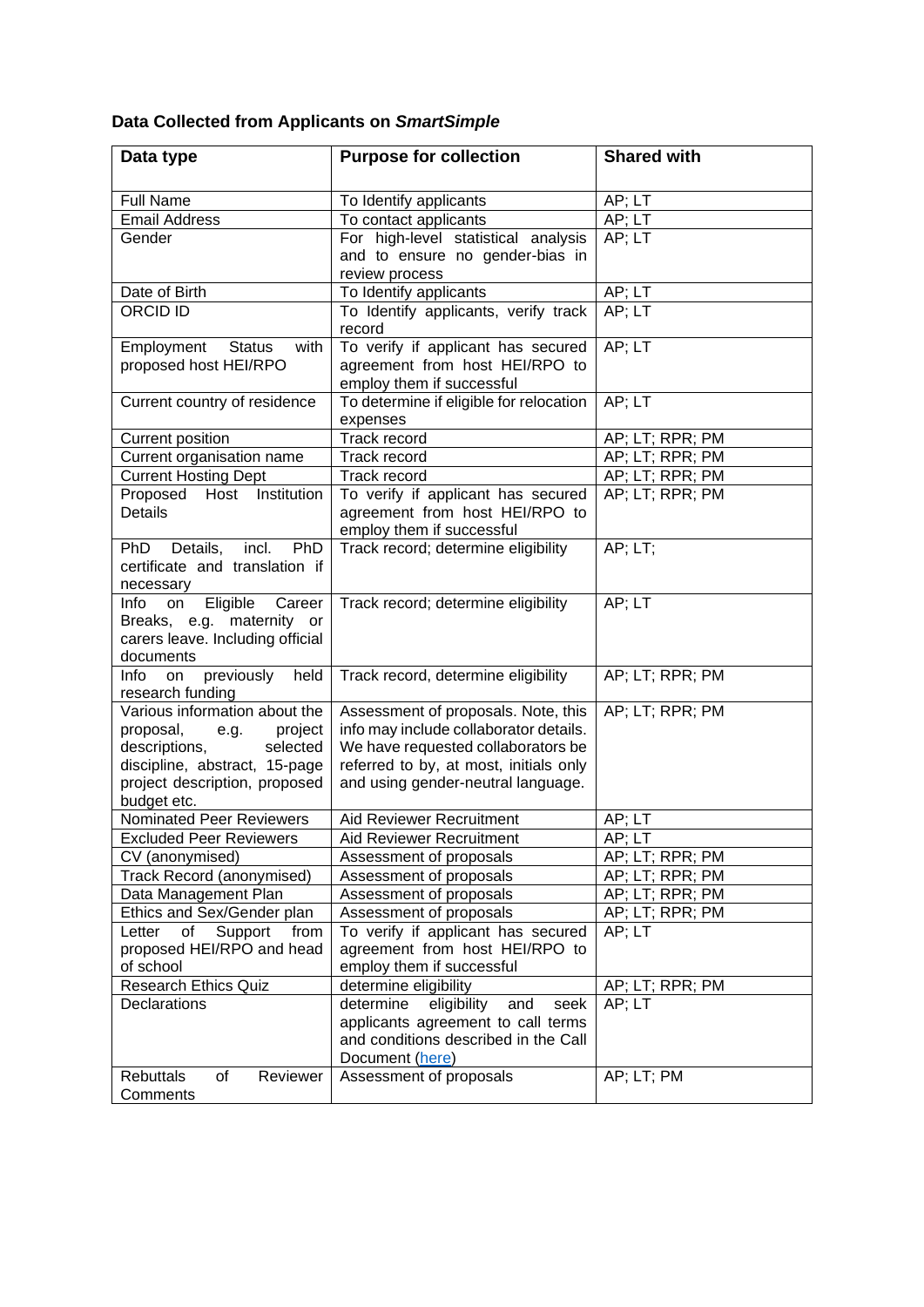# **Data Collected from Remote Peer Reviewers on** *SmartSimple*

| Data type                                       | <b>Purpose of collection</b>                                           | <b>Shared with</b>    |
|-------------------------------------------------|------------------------------------------------------------------------|-----------------------|
| <b>Full Name</b>                                | To Identify Reviewer                                                   | RPR; LT               |
| <b>Email Address</b>                            | To contact Reviewer                                                    | RPR; LT               |
| Date of Birth                                   | To Identify Reviewer                                                   | RPR; LT               |
| <b>Bank Account Details</b>                     | To pay reviewer                                                        | RPR; LT               |
| <b>ORCID ID</b>                                 | To Identify Reviewer and determine<br>ability to competently carry out | RPR; LT               |
|                                                 | review of proposals                                                    |                       |
| <b>Employment Details</b>                       | To Identify Reviewer and determine                                     | RPR; LT               |
|                                                 | ability to competently carry out<br>review of proposals                |                       |
| Current country of residence                    | To Identify Reviewer                                                   | RPR; LT               |
| <b>Current position</b>                         | To Identify Reviewer and determine                                     | RPR; LT               |
|                                                 | ability to competently carry out                                       |                       |
|                                                 | review of proposals                                                    |                       |
| Current organisation name                       | To Identify Reviewer and determine                                     | RPR; LT               |
|                                                 | ability to competently carry out<br>review of proposals                |                       |
| Comments of<br>the<br>main                      | Assessment<br>of<br>proposals.                                         | LT; RPR; PM           |
| assessment of the proposals,                    | Reviewers requested<br>only to                                         | After call result: AP |
| including<br>the<br>research                    | consider information input as part of                                  |                       |
| proposal and the applicant                      | application.                                                           |                       |
| track record etc.                               |                                                                        |                       |
| of<br>the<br>Scores<br>main                     | Assessment of proposals.                                               | LT; RPR; PM           |
| assessment of the proposals,                    |                                                                        |                       |
| including<br>research<br>the                    |                                                                        |                       |
| proposal and the applicant<br>track record etc. |                                                                        |                       |
| <b>Comments for Rebuttal</b>                    | Assessment of proposals.                                               | AP; LT; RPR; PM       |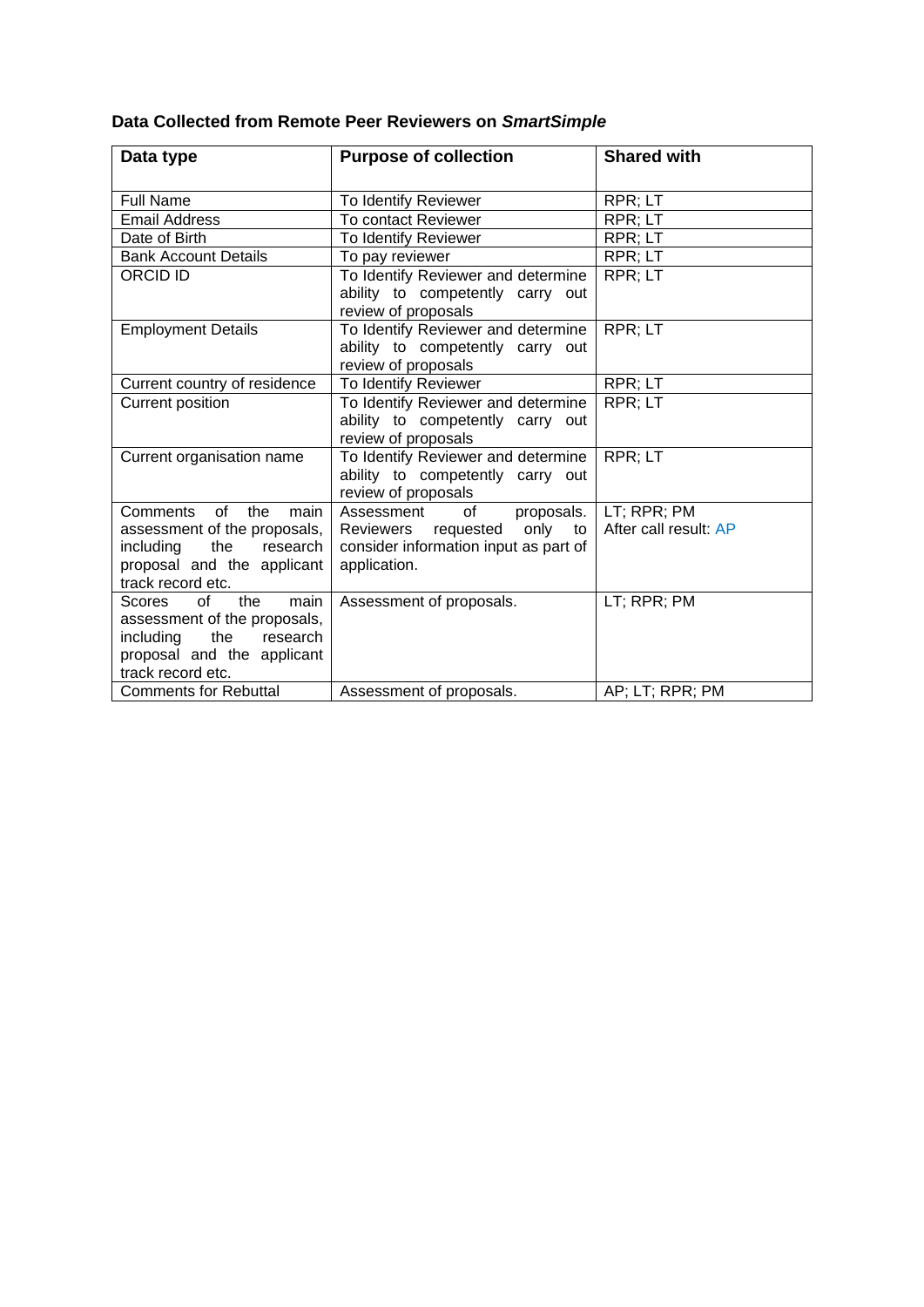# **Data Collected from Panel Members on** *SmartSimple*

| Data type                        | <b>Purpose of collection</b>                                  | <b>Shared with</b>        |
|----------------------------------|---------------------------------------------------------------|---------------------------|
|                                  |                                                               |                           |
| <b>Full Name</b>                 | To Identify Panel Member                                      | PM; LT                    |
| Email Address                    | To contact Panel Member                                       | PM; LT                    |
| Date of Birth                    | To Identify Panel Member                                      | PM; LT                    |
| <b>Bank Account Details</b>      | To Pay Panel Member                                           | PM; LT                    |
| <b>ORCID ID</b>                  | To Identify Panel Member and                                  | PM; LT                    |
|                                  | determine ability to competently                              |                           |
|                                  | carry out review of proposals                                 |                           |
| <b>Employment Details</b>        | To Identify Panel Member and                                  | PM; LT                    |
|                                  | determine ability to competently                              |                           |
|                                  | carry out review of proposals                                 |                           |
| Current country of residence     | To Identify Panel Member                                      | PM; LT                    |
| <b>Current position</b>          | To Identify Panel Member and                                  | PM; LT                    |
|                                  | determine ability to competently                              |                           |
| Current organisation name        | carry out review of proposals<br>To Identify Panel Member and | PM; LT                    |
|                                  | determine ability to competently                              |                           |
|                                  | carry out review of proposals                                 |                           |
| Comments of<br>the<br>main       | Assessment<br>of<br>proposals.                                | PM; LT                    |
| assessment of the proposals,     | Reviewers requested only to                                   | After call result: AP     |
| including the research           | consider information input as part of                         |                           |
| proposal and the applicant       | application.                                                  |                           |
| track record etc.                |                                                               |                           |
| of<br>the<br>Scores<br>main      | Assessment of proposals.                                      | PM; LT                    |
| assessment of the proposals,     |                                                               |                           |
| including the<br>research        |                                                               |                           |
| proposal and the applicant       |                                                               |                           |
| track record etc.                |                                                               |                           |
| Stage 1 Panel Consensus          | Assessment of proposals.                                      | PM; LT;                   |
| <b>Statement</b>                 |                                                               | Stage 1 Unsuccessful AP   |
|                                  |                                                               | After call result: All AP |
| Stage 1 Proposal Ranking         | Assessment of proposals.                                      | PM; LT;                   |
|                                  |                                                               | Stage 1 Unsuccessful AP   |
|                                  |                                                               | After call result: All AP |
| Stage 2 Panel Consensus          | Assessment of proposals.                                      | PM; LT                    |
| Statement                        |                                                               | After call result: AP     |
| Stage 2 Interview Scores         | Assessment of proposals.                                      | PM; LT                    |
| 2<br>Funding<br>Stage            | Assessment of proposals.                                      | PM; LT                    |
| determinations<br>(subject<br>to |                                                               | After call result: AP     |
| acceptance, available funds      |                                                               |                           |
| etc.)                            |                                                               |                           |
| <b>Stage 2 Final Rankings</b>    | Assessment of proposals.                                      | PM; LT                    |
|                                  |                                                               | After call result: AP     |